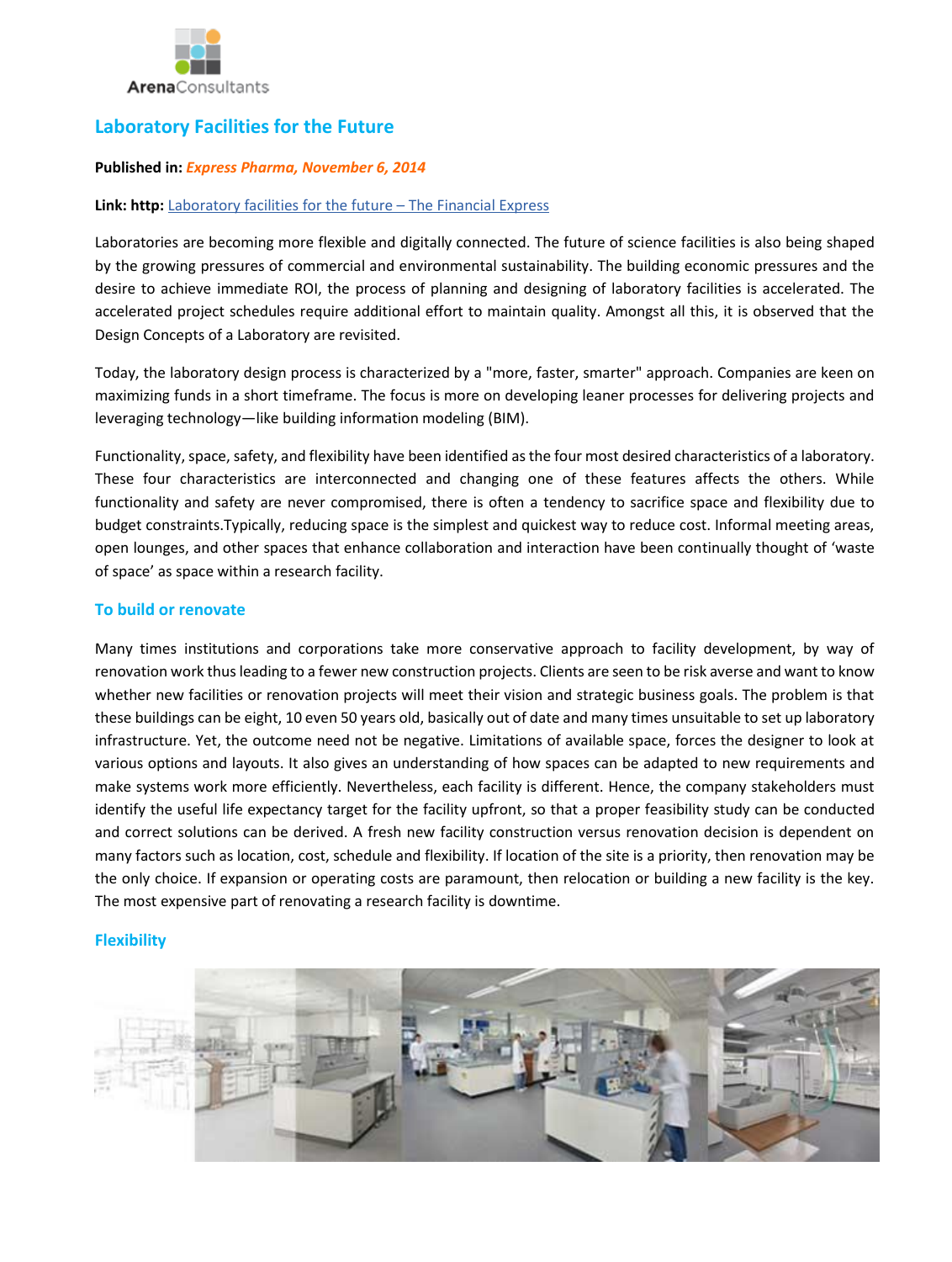

Flexibility is hard to define, but reducing a facility's flexibility may mean the loss of spare engineering capacity and space for anticipated growth.Many owners say they want future flexibility, however, lack the understanding to define what 'flexibility' means. The concept of flexibility has different meaning to different people. Functionality and flexibility together are design qualities that allow a facility to do more in less space. Sharing a single space between two or more departments is a space-saving method that is relatively easy to recognize during planning process but it is also possible that a single space be planned that will serve multiple functions.

# **The need for flexibility**

Collaborative, interdisciplinary facilities that support and promote the sharing of equipment, technology, and resources are growing in popularity. Researchers want to modify their laboratories quickly, inexpensively, and without facilities personnel. However it has to be thought of and planned as an approach early in the design process or else adopting it at a later stage can be fairly expensive



Strategies to build flexible, collaborative research environments include the use of casework systems that are easily moveable, limiting fixed elements in the laboratories, and containing hazards in the smallest workable area. Movable and height-adjustable laboratory benches with only minimal services are the norms in the interior of laboratories. Flexible engineering services—supply and exhaust air, water, electricity, voice/data, and vacuum systems—are extremely important to labs.

Labs must have easy connects/disconnects at the walls and ceiling to allow for fast, affordable fixation of equipment. The engineering systems may need to be designed to enable fume hoods to be removed or added, to allow the space to be changed from a lab environment to an office and then back again, or to allow maintenance of the controls outside the lab.'Service columns', is a concept where all utilities and electrical cabling can be dropped down from the ceiling. The user can easily connect the equipment's and can use the bench space effectively

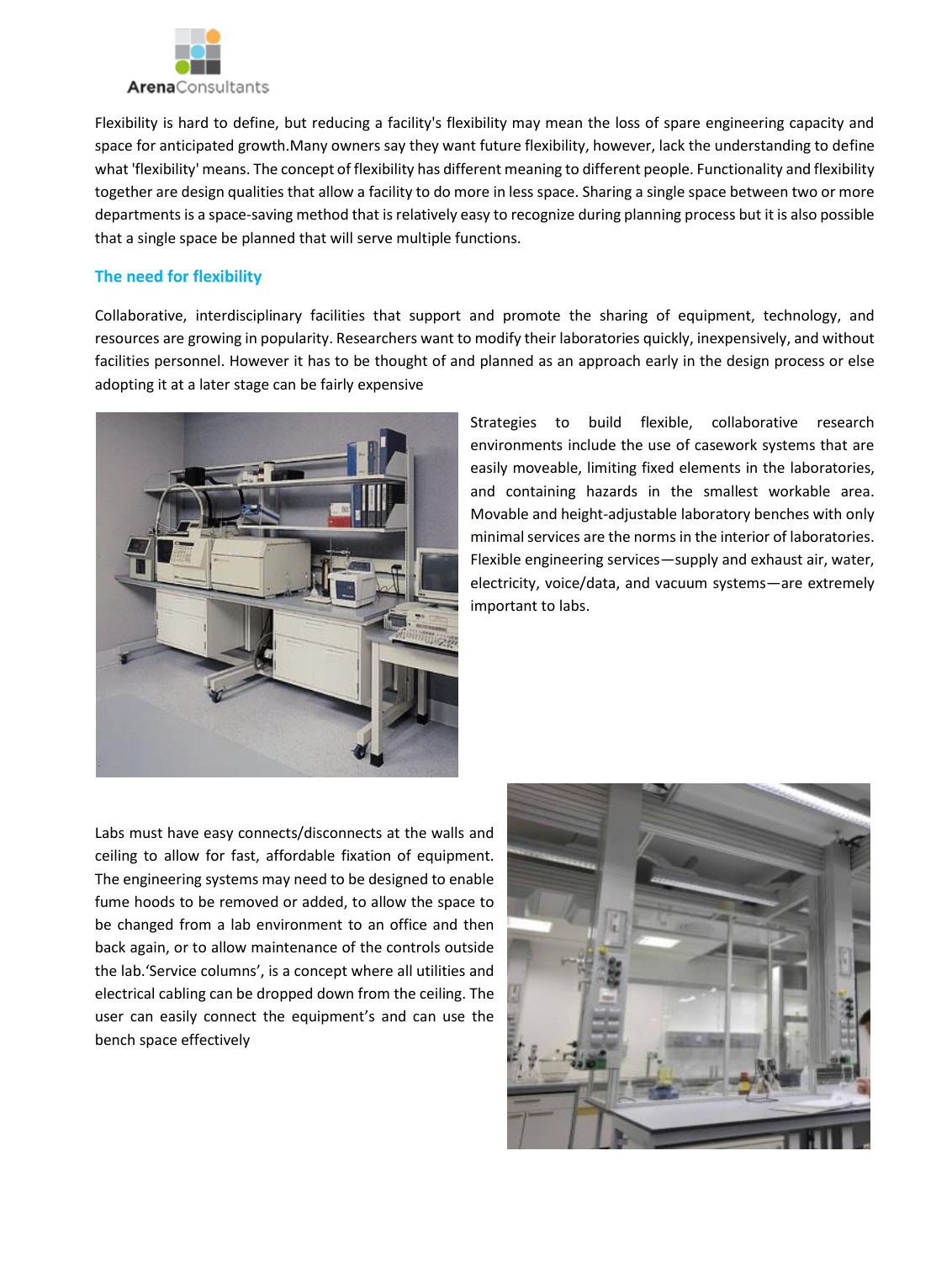



In addition to the initial demands, at least an additional 25% should be considered for future expansion. Space should be allowed in utility corridors, ceilings, and vertical chases for future HVAC services, plumbing, and electrical needs. Service shutoff valves should be easily accessible, located in a box in the wall at the entry to the lab or in the ceiling at the entry. All pipes, valves, and clean-outs should be clearly labeled to identify the contents, pressure, and temperature.

# **Sustainability**

Sustainability has become a laboratory standard, as there has been considerable awareness among the stakeholders on lifecycle operational costs and the move towards green building. Laboratory owners now expect more efficient and sustainable buildings. Planning objectives are set, to achieve U.S. Green Building Council goals of Leadership in Energy and Environmental Design (LEED) Silver, LEED Gold, or even LEED Platinum for their facilities.

In India, CII spearheaded the Green Building movement in India -2001.We also have LEED-India Green Building Rating system-2007, the National Building Code, MoEF guidelines, Energy Conservation Building Code of the BEE, National GLP Compliance Monitoring Authority- 2002 and TERI guidelines.

**Research facilities**—particularly those involving chemicals, biologics, and nanotechnology—are expensive to build and operate given the requirement for large volumes of outside air for ventilation. A typical laboratory uses five times as much energy and water per square foot as a typical office building, due to large numbers of containment and exhaust devices, number of heat-generating equipment, intensive ventilation requirements—including "once through" air, research laboratories form the most energy demanding facilities.

Most laboratory owners are aware that the utilities loads and once-through air requirements can make designing an energy-efficient laboratory a challenge. However, demand-based systems and more efficient engineering can not only yield operational savings, but also reduce design difficulty. High-performance and low-flow fume hoods, and air and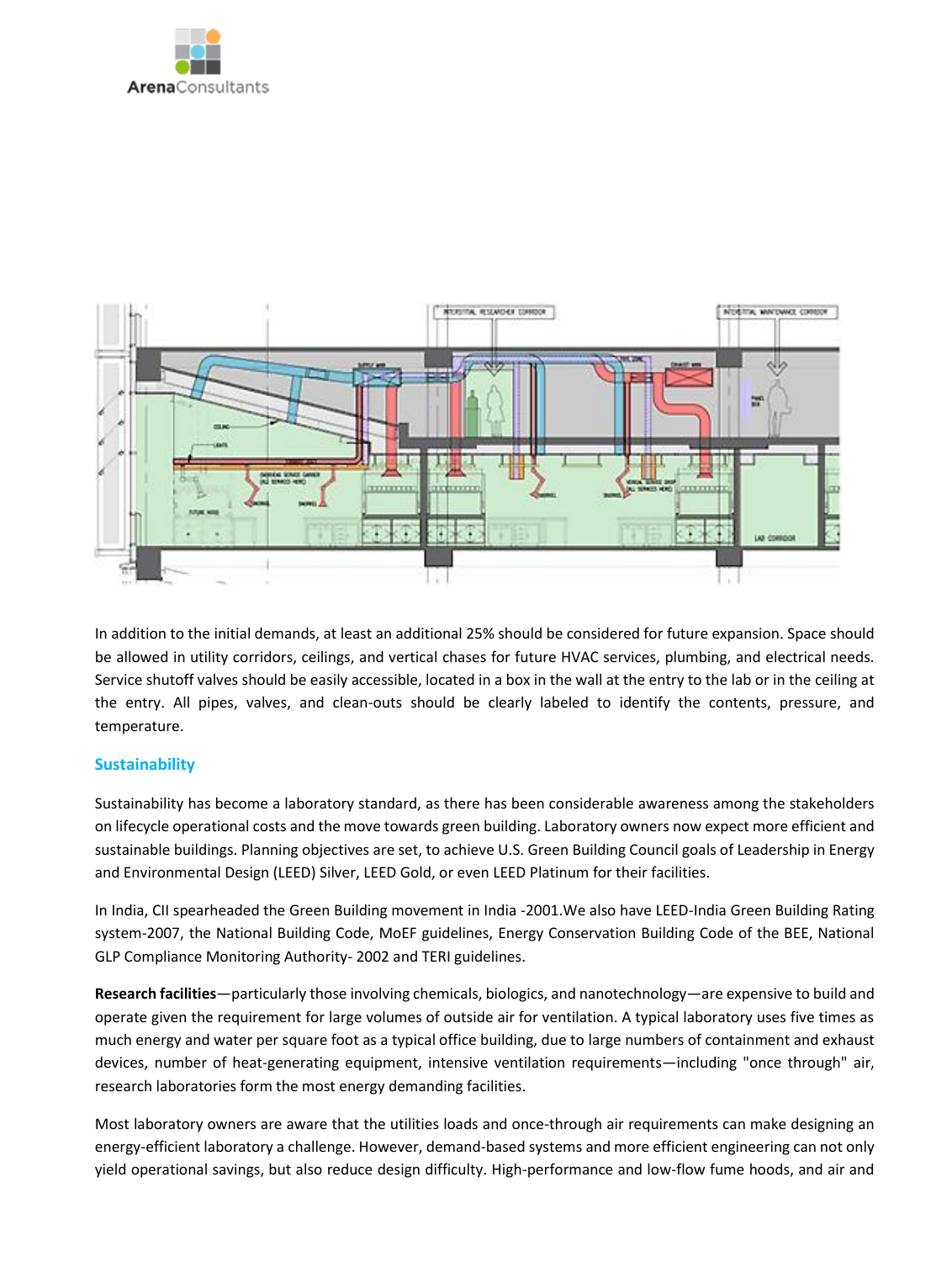





lighting monitoring systems are examples.Occupancy sensors on fume hoods can reduce airflow when the laboratory is unoccupied. Isolating chemical fume hoods in hot zones reduces the overall volume of air required for safe operation

HVAC is the most complicated and expensive aspect of laboratory engineering. While chilled beams are being increasingly used abroad, as a means of addressing ventilation and heat loads, India is yet to adopt this concept and technology due to various limitations and factors. Chilled beams have proven effective in maintaining lower air change rates per hour and reducing sizing of ductwork and central air handling equipment in comparison to the traditional chillers and heat recovery wheels.

Technologies that reduce artificial lighting levels have become more common. Ceiling-mounted occupancy sensors use both passive infrared and ultrasonic sensors to turn off the lights when the laboratory is unoccupied.In contrast incorporating exterior window shading and glazing on the exterior façade of laboratory building has now become more prevalent for both comfort and sustainability. Daylight sensors, capture the intensity of ambient light from windows and modulate the lux levels in response to the natural sunlight entering the building.

# **Virtual Labs**

A significant amount of change has occurred in the past ten years primarily in the U.S. and Europe to utilize the computer more for 3D simulation, data crunching, and to allow meetings to occur in real time around the world on flat screens. Many of the researchers have teams in multiple locations around the world to capitalize on funding, expertize, and focus within a country, company, or campus. Virtual spaces are now evolving where a person can be sitting in a lab in Europe and talk to their research team across the globe as easy as getting a cup of coffee from the break room. Speed to market is getting more rapid each year with most institutions working faster than ever. While this is the scenario worldwide, the picture on domestic front is quite different

#### **Collaborative Spaces**



Collaboration is the latest key word in present-day type of working. It is highly influenced by younger generation coming from contemporary academic institutions where students are exposed to brain storming and team work. Many times research labs are designed to considering multi-function types of work within the same lab. Academic labs too are interdisciplinary and rarely designed solely for one discipline. Thus the trend is toward more collaborative and less private space.